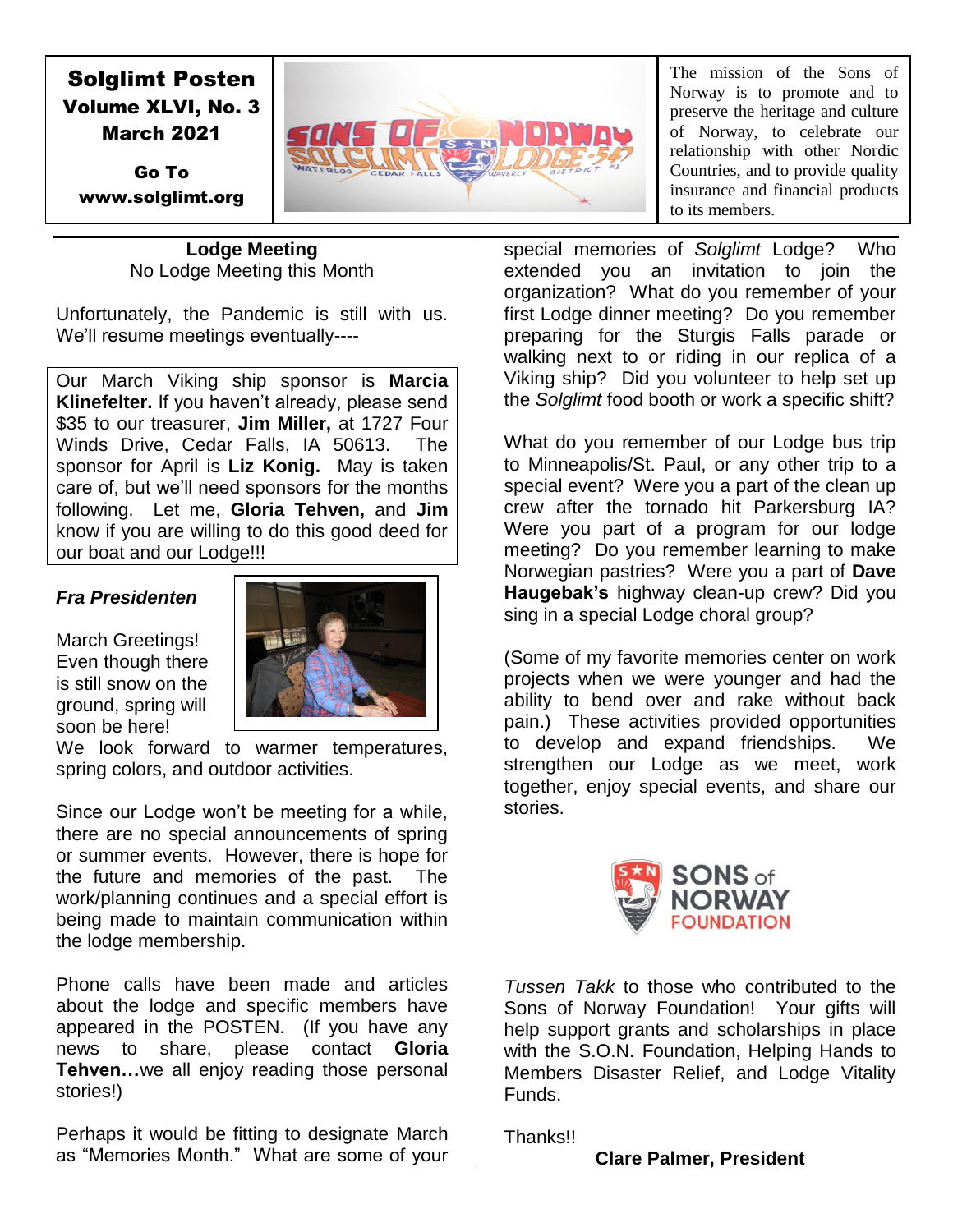## **Secretary's Notes, February 9, 2021 Lodge Business Meeting**

**President Clare Palmer** called *Solglimt's* monthly business meeting to order on Tuesday, February 9<sup>th</sup>, at new Aldaya in Cedar Falls. Present were **Keith Jorgensen, Jon Tehven, Gloria Tehven, Jim Miller** and **Eunice Becker.**

January's meeting notes were approved as written (**Jon/Keith).**

**Treasurer Jim Miller** reported a balance of \$3,659.82 in the Lodge operating account at the end of January with receipts of \$256.40 and disbursements of \$142.90 during the month. **Jim**  shared thank-you letters from several organizations for Lodge donations made in December.

Sons of Norway District One also acknowledged Lodge memorial gifts in the names of **Howard Braden** and **Cecil Maureen Johnson.**

**Jim** also noted that the Viking ship float storage facility, under new ownership, is now called Sunset Acres.

IRS form 990 had been filed electronically; form D17 is a work in progress. Treasurer's reports accepted.

**Jon Tehven** reported no change in Lodge membership during the month of January.

**Editor Gloria Tehven** requested officer reports and member news items, stories, jokes, heritage and ancestry or how you are coping during these uncertain times by March 1 for the next issue of the POSTEN.

Lodge activities and volunteer hours were reviewed for the Lodge Achievement report due March 15.

Staying connected with members by mail and phone continues. Birth dates have been added to the POSTEN for sending greetings.

**Keith Jorgensen** noted that dates have been established for this summer's Sturgis Falls celebration. He will be in contact with **Joel Johnson** to coordinate planning. Details to follow as event draws near. He also reported that 2021 calendar sales had been completed satisfactorily.

**Jon** shared information from the Sons of Norway Foundation that its "Together We Are the Future"

campaign was an overwhelming success and that \$210,164 in donations had been received. The Foundation Board sends thanks to all who supported this effort.

Registration materials for 2021 summer language camps are available from **Jon.** See details elsewhere in the POSTEN.

The next business meeting is scheduled for Tuesday, March 9, at New Aldaya in Cedar Falls. Lunch at 11:30; meeting at noon.

No February Lodge meeting is planned.

As there was no further business, meeting adjourned.

Respectfully submitted,

### **Eunice Becker, Secretary**

## **Where Are They Now?**

**Sonja Lynch's** daughter, **Rachel,** a former Sons of Norway Foundation Scholarship recipient, is currently on furlough in Waverly from her position 1



with Barnes and Nobel. Her brother **Bob** (we know him as **Robby)** is in his senior year at UVA, Charlottesville. Grandparents are **Phil** and **Marilyn Froiland.**

**Summer Jackson** lives and works in Cedar Rapids where she has a position with Balance Autism. She was also a recipient of a Sons of Norway Foundation



Scholarship and attended *Skogfjorden* Language Camp several summers, as did her brother **Austin,**  on Sons of Norway Scholarships. **Austin** lives in Waterloo and is employed at the Target Distribution Center in Cedar Falls. Great grandmother is **Dottie Haugebak;** grandparents are **Dave** and **Karolyn Haugebak.**



**March 14**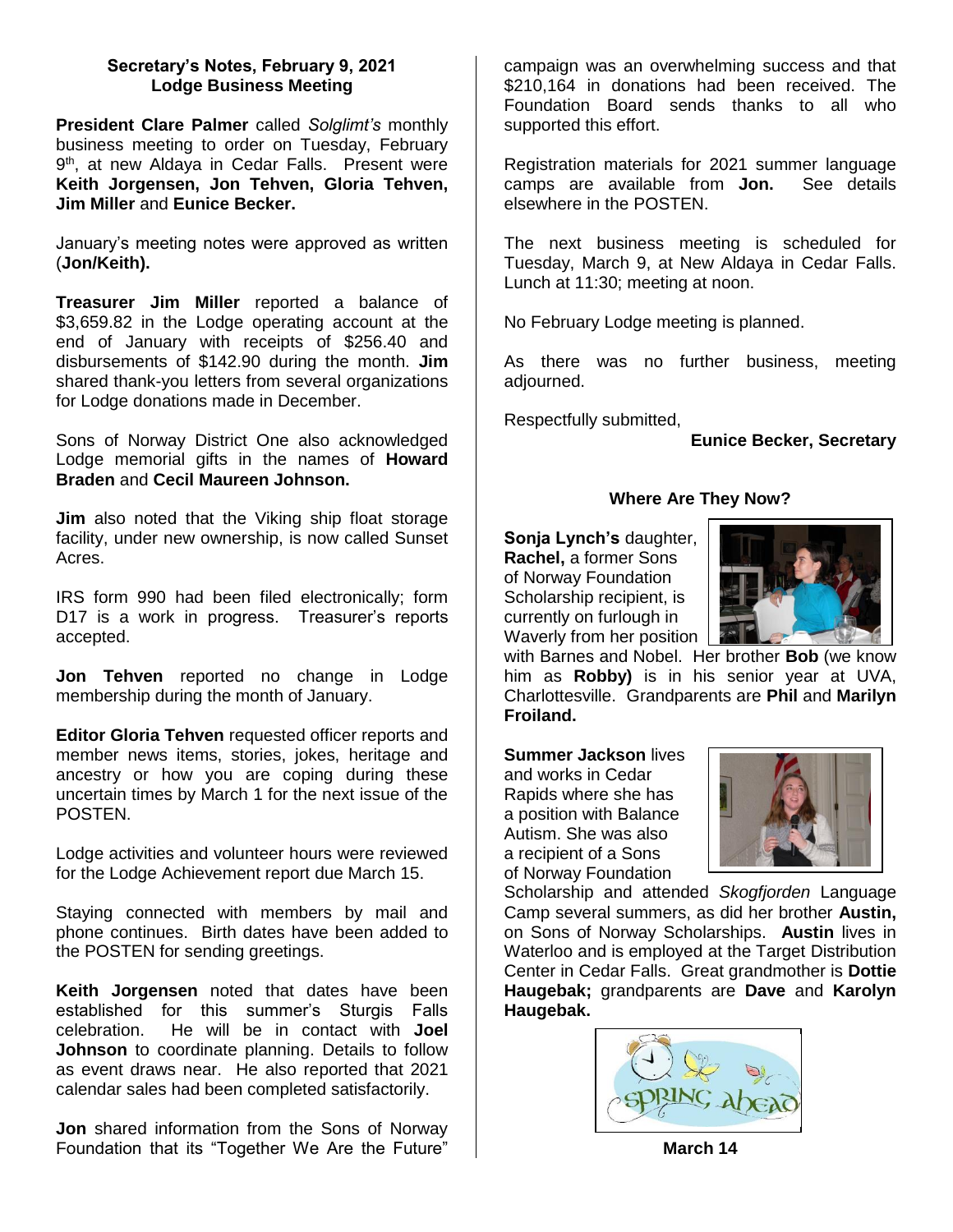#### **Lodge Member News**

**Clare Palmer's** grandparents worked for the family who was responsible for bringing Norwegian immigrants to Hawaii in the late 1800s to work on the sugar cane and pineapple plantations. **Clare**  has presented programs on this little-known piece of Hawaiian history.

Apologies to **Phil Froiland,** whose name was inadvertently left off the *Rogaland* heritage listing in last month's POSTEN.

**Ron** and **Sharon Lance** are spending the winter in Mission, Texas. They report that down in the Rio Grande Valley it hasn't been as cold or snowy as in some northern parts of Texas. They have had

electricity and water, for which they are grateful! **Ron** reported that he had turned off all the water mains in their park (Fiesta Village) during the coldest weather, and then



opened the faucets and they all checked out well.

They haven't received any COVID shots, but have contacted CVS and Walgreens to inform them when some become available. They want to return to Iowa in either April or the first part of May—and hope they won't see any snow when they return!

There haven't been any Sons of Norway meetings to attend down south because the meeting place isn't open. They hope all is good with all of you in Sons of Norway in Cedar Falls!

#### *Til Minne*

We extend sympathy to **Kathy** and **Harold Schuhmacher** on the death of **Kathy's** mother, Elaine Bergan on February 3. She died in Northwood, Iowa. **Kathy** shared that her mother really enjoyed her Norwegian heritage and was an excellent maker of *lefse* and also enjoyed doing *hardanger* embroidery*.*



#### **Skogfjorden - 2021**



Concordia Norwegian Language Village near Bermidji, MN and Masse Moro Camp in Wisconsin.

1. *Skogfjorden* has not yet decided on their 2021 on-site camp dates. Here are the virtual dates for the one short week!

| June 14 - 18     | June 21 - 25         |
|------------------|----------------------|
| June 28 - July 2 | July 5 - 9           |
| July 12 - 16     | <b>Cost is \$395</b> |

No two-week camps; for four-week - **contact Jon Tehven**

2. District 1 Scholarships are \$150 per week per camper. *Solglimt* Lodge is eligible for \$450 in District 1 scholarships and our lodge will match the \$150 per week

3. *Skogfjorden*. will have both virtual and in person camps this year and scholarships can be used for either. Go to [www.skogfjorden.org](http://www.skogfjorden.org/) for more information.

4. Masse Moro Camp in Wisconsin costs \$850 and camp dates are July 18-31. Registration is due May 17. Go to [http://www.MasseMoro.org](http://www.massemoro.org/) to register.

5. Mikal Kartvedt Skogfjorden scholarships are available for campers needing financial assistance. This also applies for Norwegian Folk High School scholarships.

Children and grandchildren of *Solglimt* Lodge members are eligible for the above scholarships.

Questions? Contact **Jon Tehven** at 352-6094 or [tehven@msn.com.](mailto:tehven@msn.com) He has the necessary forms.

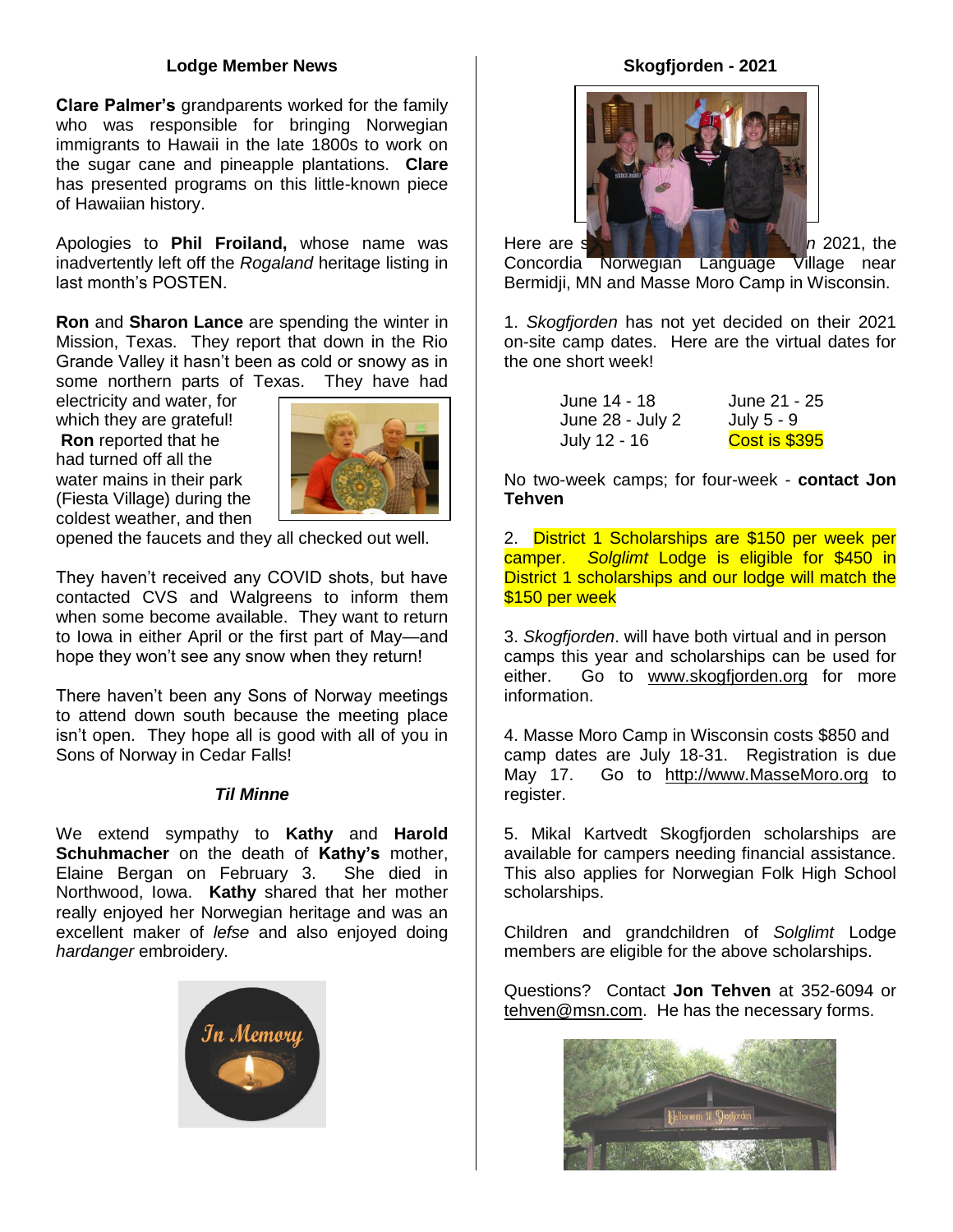## **Wishing You A Happy Birthday**

- March 2 Jennifer Ritland
	- 4 Kris Meyer
	- 7 Eunice Becker
	- 8 Bill Hanson



## **A Little Norwegian Island**

Allstate features an island in one of their commercials. The island is Ona, in Norway, with a population of 16.

Ona is Norway's southern most fishing village and famous for the lighthouse Ona Fyr. It is possible to enter the lighthouse, and from the top you will be rewarded with a fantastic



view of the ocean and the mainland.

In the area there is also a small summer café, two pottery workshops, a craft shop, a chapel and a long, white sandy beach. The surroundings offer highly memorable experiences, with peaceful spots where you can enjoy the silence and tranquility.

**Editor's note:** I'm sorry, but I don't know remember who sent this to me. It is from a question-and-answer column written by Rich Heldenfels. In a newspaper.

## *Lefse* **Rolling Pins**

Diane Tott lost a beloved walnut tree when the derecho blew through central Iowa last August. She was sad, but then she got an idea—she would have the some of the walnut lumber made into *lefse*  rolling pins!

The tree was on a farm where Diane had grown up. The tree had a swing, and it provided walnuts that Diane and her family would harvest and eat.

To make the rolling pins, Diane contacted Gary Legwold from Minneapolis, who had been a speaker at a Sons of Norway *King Sverre* Lodge event in Story City, in 2017 where he presented a program, "*Lefse, Lutefisk* and the Importance of Humor." Tott contacted him to see if he could help her figure out how to turn part of the fallen tree into five beautiful *lefse* rolling pins.



Lefse Rolling Pin by Gary Legwold

He introduced her to a Hastings, Minnesota woodworker, Bob Puetz.

And Bob agreed to make the rolling pins. Diane had the tree cut into 20-inch logs, and her husband, Bob, and a cousin Ron loaded the logs into Bob's pickup and they took them to Gary Legwold's home. But Gary's car was too small to haul the logs to Hastings, so Bob and Ron took them to Puetz's home.

There Bob Puetz made the *lefse* rolling pins—(Ed. Note: I won't go into detail as to the making of them. They have to be done "just right"---)

Tott kept one of the rolling pins and gave the others to her two sisters and two daughters for Christmas gifts! What wonderful gifts they are—a great way to remember the tree on the farm and the Norwegian history of their families!

**Editor's note:** This story is a condensed version of an article that was in the January 3, 2021 issue of the Des Moines Register. It was shared with us by **Clare Palmer.**

## **More Soglimt Member News**

**Rod** and **Diane Hamer** have spent the year at home. **Diane** doing a lot of reading and **Rod**  helping the Red Cross through virtual meetings. He was involved with the Cedar Rapids tornado.



But, when they get their sect are off, driving to Myrtle Beach, S. C. for a much needed respite and time walking the beach.

They are longing for us to get together.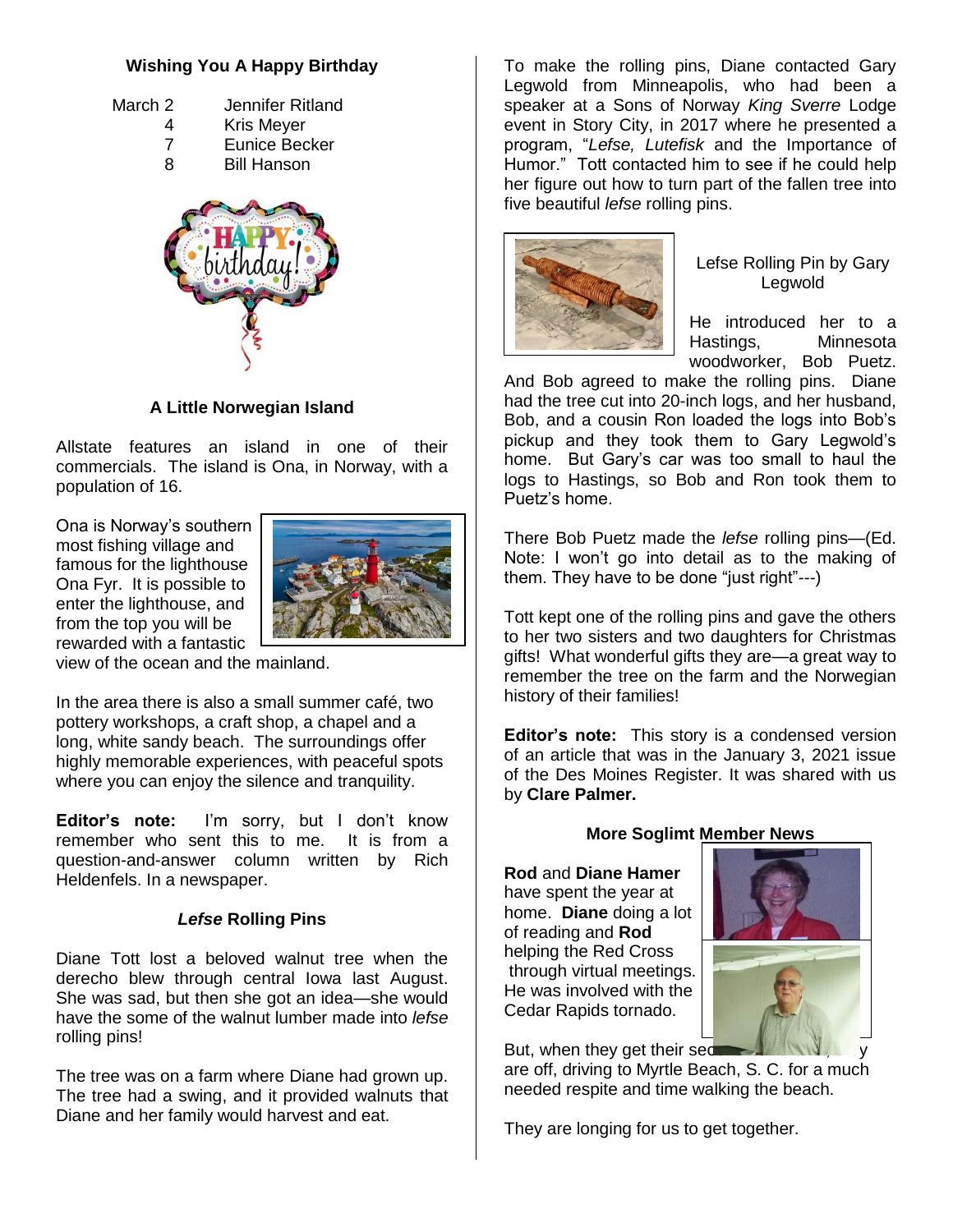*Solglimt* **Contacts 2021** Presdient: Clare Palmer 266-8635 dandcpalmer@cfu.net Vice-President: Jon Tehven 352-6094 [tehven@msn.com](mailto:tehven@msn.com) Secretary: Eunice Becker 233-1316 [beckerwoodwkg@aol.com](mailto:beckerwoodwkg@aol.com) Treasurer: Jim Miller 277-6276 jimnvivian@cfu.net Membership: Strategic Planning Committee Counselor/Past President: Keith Jorgensen 277-1537 [kjorgensen@cfu.net](mailto:kjorgensen@cfu.net) Social Directors: Beebs Downing 232-6360 Pud319300@yahoo.com Lori Devries 277-1296 saydev@aol.com Assistant Social Directors: Linda Bensen Pam Flanders Cultural Directors: Linda Bensen 235-9485 [mayfairtwo@aol.com](mailto:mayfairtwo@aol.com)  Pam Flanders 319-939-1266 [mpflanders@mchsi.com](mailto:mpflanders@mchsi.com) Editor: Gloria Tehven 352-6094 [gtehven@live.com](mailto:gtehven@live.com) Marshal: David Haugebek Greeters: Ron and Sharon Lance Publicity Director: JoAn Headington Historian: Eunice Becker Musicians: Kathy Schuhmacher [schuhmacherkl@gmail.com](mailto:schuhmacherkl@gmail.com) 596-0034 Open Sports/Youth: Carol Pett 559-0539 [cpettgirl@yahoo.com](mailto:cpettgirl@yahoo.com) Telephone Chr. Karolyn Haugebak 277-2294 [dkhaugebak@cfu.net](mailto:dkhaugebak@cfu.net) Auditors: Mike Butler, Dave Palmer Sunshine Chr. Beverly Haugen 266-2269 [bhaugen@cfu.net](mailto:bhaugen@cfu.net)

#### **Treasurer's Report 2/1/2021 – 2/28/2021 Jim Miller**

1. Checking/Savings Accounts Balance on 2/1/2021……\$3659.82 Receipts…………………(+) 207.40 Interest…………………………0.00 Sub Total…………………\$3867.22 Disbursements...............(-) 22.00 Balance on 2/28/21……..\$3845.22

2. Certificates of Deposit

4 \$1000 Certificates…….\$4000.00

3. Savings Bonds (none)

4. Cash on Hand……………\$50.00

Total Assets 2/28/2021…\$7895.22

## **Covid 19 - Get Your Shots**

In a recent conversation that **Jon** had with **Robin Voster** (who is coping, just like the rest of us) she suggested we offer assistance to our members by providing online scheduling and transportation for anyone still needing your covid shots.

If anyone does need help, contact Jon at tehven@msn.com or 352- 6094

## **It Is A Small World**

In October of 2017 **Gloria** and I attended Hosfest in Minot, ND. Hosfest is a 5-day event with entertainment, food, venders selling all sorts of Scandinavian items, and activity from early morning 'til late at night. There are 5 massive pavilions for each of the Scandinavian countries and a 6,000 seat concert ha

We were there for 2 days.

The SON have a booth and sponsor a restaurant in the Norway Hall and I would help at the booth . . . while Gloria went shopping.



On the last day we were there, Gloria suggested we go watch some entertainment. We ended up in the Iceland Hall, just before the onstage entertainment going on intermission. We sat there and the MC walked off the stage and announced he was going to interview the audience. He came down the aisle, interviewing, and came to a woman about 10 feet from us. She said her name and said she was from Gardner, ND. The MC said, "I'm Gary Pearson, and I'm from Arthur."

I went to high school with Gary! He walked over to us and I lifted my identification badge. He looked at it and said, "**Jon Tehven**, what in the h\*\*\* are you doing here?" I told him I was the International President of SON and he asked me to wait while he introduced the next act.



When the next act got started, he came down and visited with us and asked if he could interview me. "Of course." And he said, "On stage."

 $S<sub>0</sub>$  alled me to the stage and I got to visit with a bout SON! And this is Minot, where in

2011 the SON Foundation gave 40 SON members who were flooded a check for \$1,000 each!

Then Gary wanted to visit about our school days, so the topic shifted to teachers and football and my brother Lowell. Gary and Lowell were the best of friends.

Off the stage, back to the booth, and off to Devils Lake for their lodge's 100th Anniversary celebration.

I'm sure many of you have a lot of 'small world' stories you could tell.